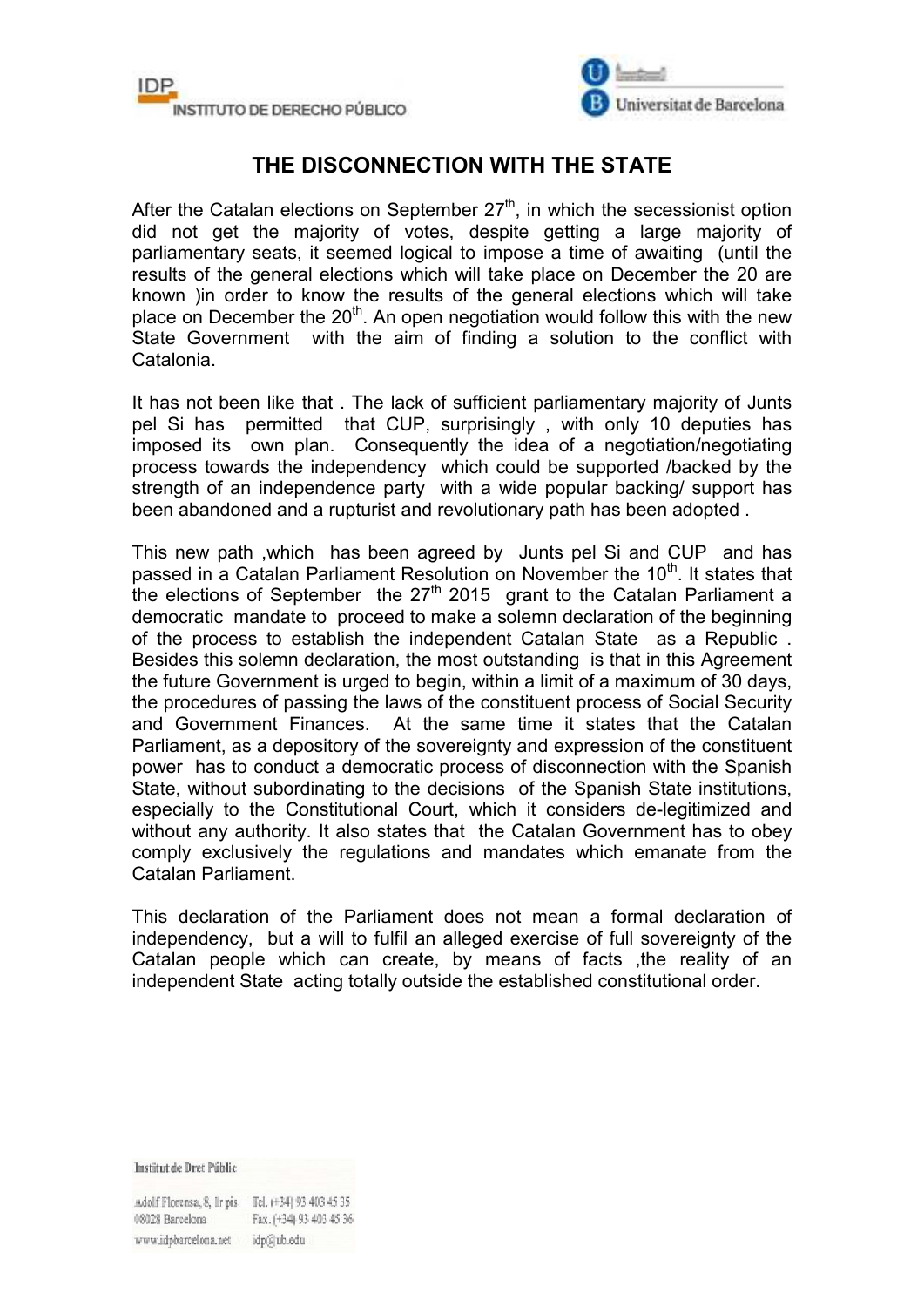



This is a way to move towards independency by means of a clear and intentional provocation, an act of strength, which eventually aims to force the inevitable reaction of the Spanish Government so that this government intervention can generate more rejection towards a State which will be seen as an oppressor, and consequently in this way they will get more support to the separatist process. It also aims to get the international support towards the resolution of the political Catalan problem.

Obviously, the Parliament Resolution is manifestly unconstitutional, it will be challenged in the Constitutional Court, its effects will be immediately suspended and the Constitutional Court will later declare its unconstitutionality. The Catalan Parliament, constituted power, has to act within the limits established by the Constitution and the Catalan people lack the sovereignty that they claim to have.

There is not democratic legitimacy that can be imposed on the Constitution. The legitimate demand of independency has to be made, in this case, in agreement and by constitutional revision procedure. But furthermore, the results of the elections of September the  $27<sup>th</sup>$ , 2015 deny the existence of a majority of votes in favour of the independency, which also delegitimizes democratically the Parliament Resolution

Many are the risks of this option. It increases the fragmentation of the Catalan Society, it closes doors for future agreements ,and everything is based on the provocation to the Spanish State with the purpose that the sovereignist process makes progress thanks to the increasing clash between Spain and Catalonia

A breakout path, by means of a dangerous test of strength, has been imposed to the Government of the State ignoring that this power not only counts with the force of law, the Constitution and its different means of action ,but also its legitimacy to oppose to a Resolution of a Parliament which disregards the will of is own citizens and places itself frontally outside the legal system.

In the meantime the near future may bring a new development. There will not be a Unilateral Declaration of Independence, neither disconnection, nor agreement with the Government of the State . Most likely, the Catalan citizens will be called to vote in a not-too-distant future.

**Institut de Dret Públic** 

Adolf Florensa, 8, Ir pis Tel. (+34) 93 403 45 35 08028 Barcelona Fax. (+34) 93 403 45 36 www.idpbarcelona.net idp@ub.edu